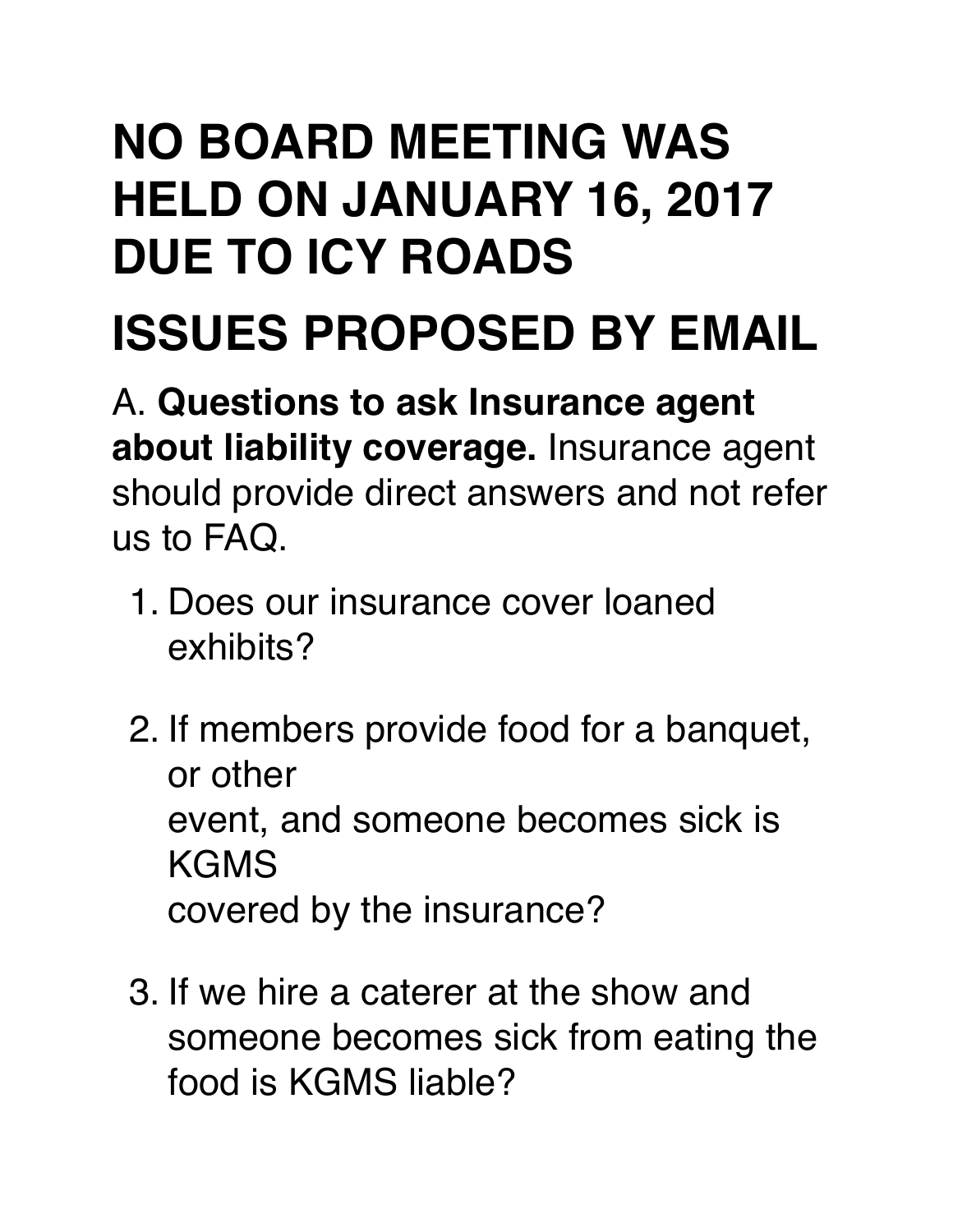- 4. Are volunteers, who are not KGMS members, working at the show covered? Can we get a rider? a. Medically b. Liability
- 5. Are shields required for geode cracking and flint knapping?
- 6. Does the current policy provide liability or theft or destruction of personal property for individual club members?

## **B. Decisions requiring an email vote and resolution:**

1. Billboards - Adams Outdoor advertising has changed their policy relating to nonprofit organizations. If the 501c3, has an advertising budget, they will provide ...

. (a) Less billboards - 2 not 3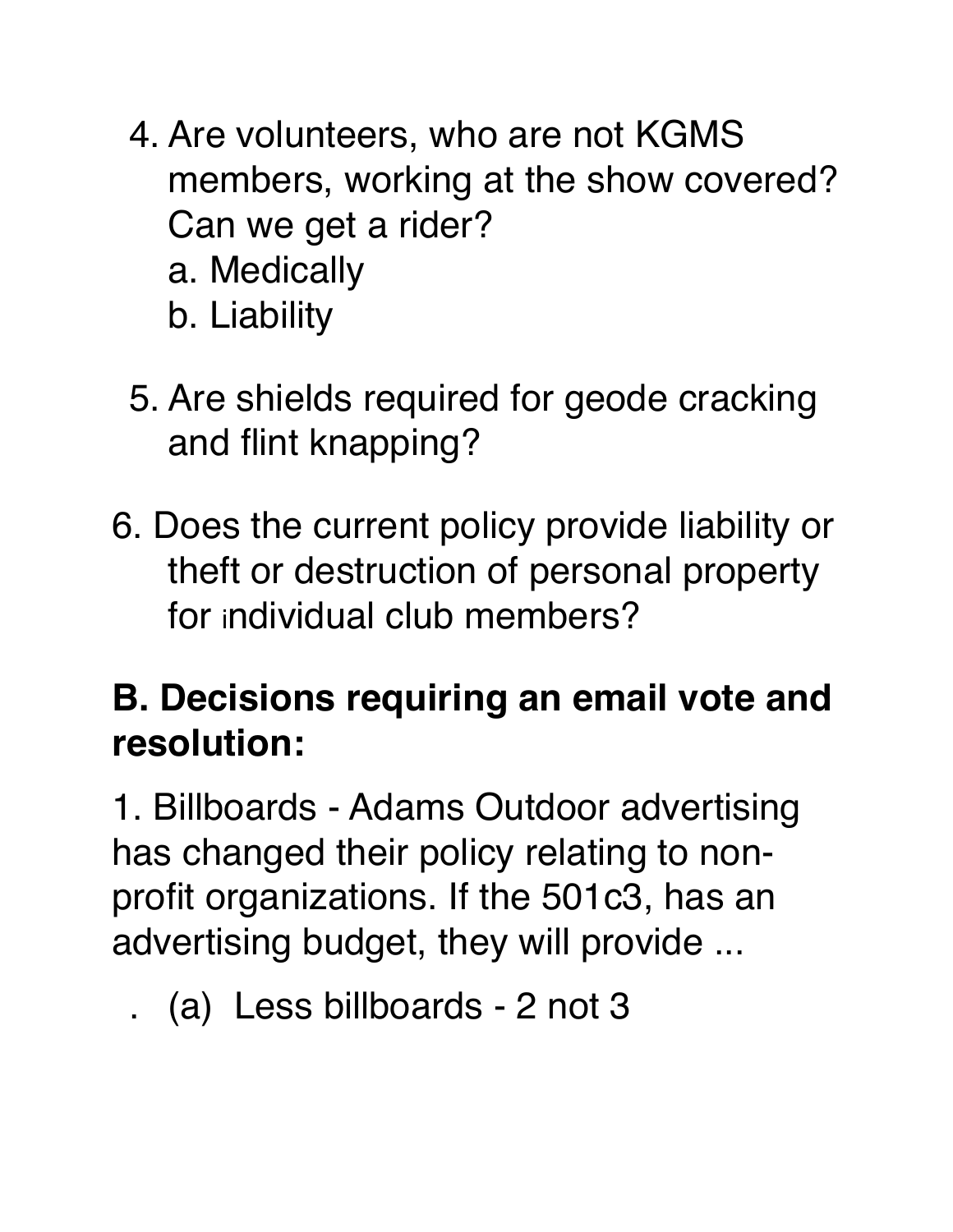- . (b) Increased cost \$1000 for 2; not 600 for 3
- . (c) Less time 2 weeks not 4 weeks
- . (d) Electronic, not static
- . (e) Unknown location, this stays the same
- . (f) It was agreed that we pursue with Adams. We will test the turnout based upon electronic billboards. In addition, the currently approved marketing budget could absorb the additional billboard costs.

2. KAS booth at show: - Board agreed to charge KAS \$50 for one table. Rationale: Many people with geological interests also have Astronomical interests. We also are doing a service to the community by allowing them to sell the eclipse "Solar viewers".